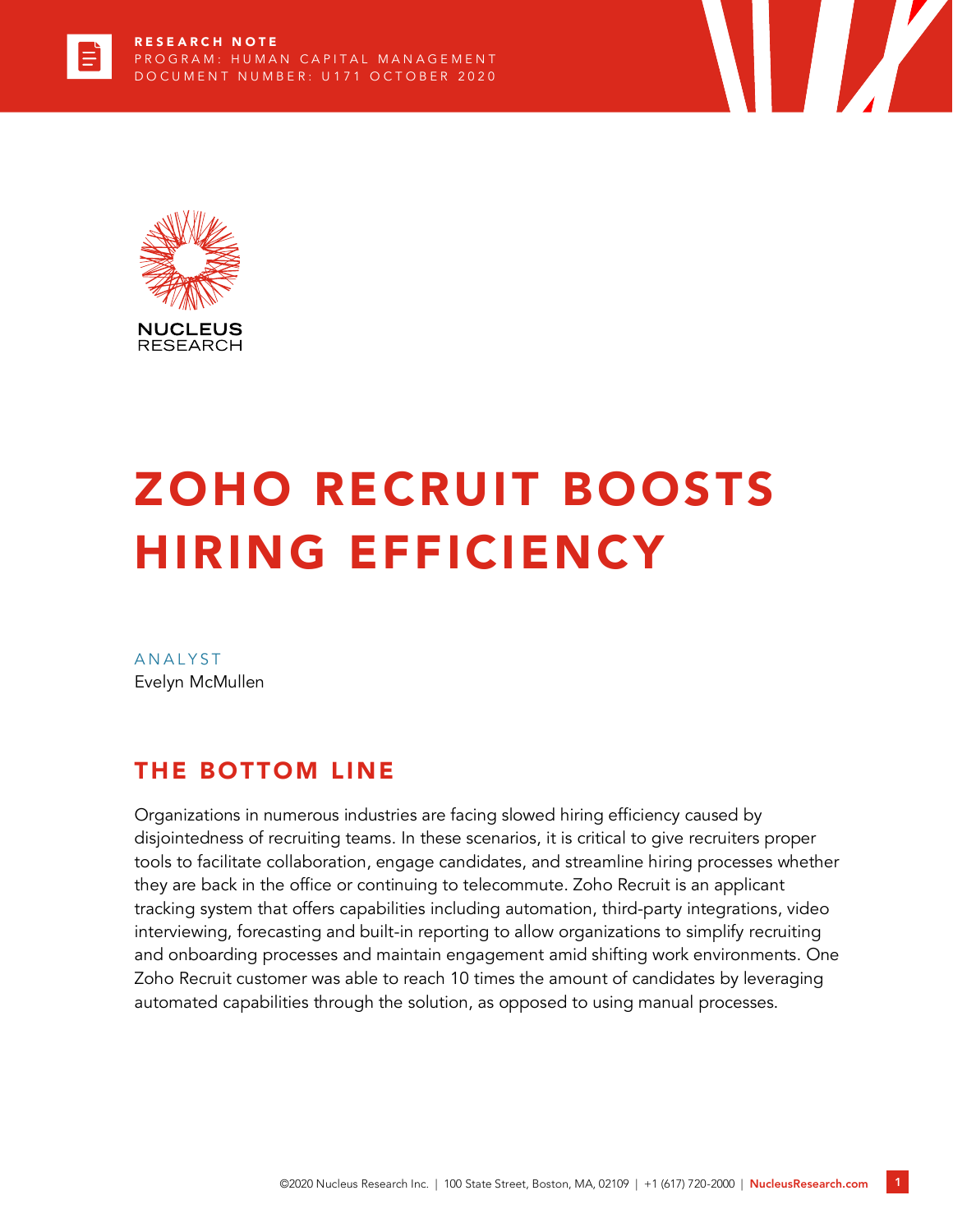

## **OVERVIEW**

Organizations in many industries are facing difficulty in maintaining hiring efficiency amid shifting work environments. These challenges also prevalent among staffing agencies that are confronting increased hiring volume for various clients, often with limited resources. Zoho's applicant tracking system (ATS) offering, Zoho Recruit is a SaaS-delivered solution that can help corporate recruiters and staffing agencies to better manage changing recruitment needs while operating remotely through increased access to hiring processes through a mobile app, built-in reporting capabilities, third-party integrations, and interoperability with other Zoho applications.

# ZOHO RECRUIT

Zoho Recruit is a cloud-based ATS that was launched in 2009 and serves more than 6,000 organizations in more than 120 countries. The solution can be leveraged in corporate HR environments, as well as meet the high-volume hiring needs of staffing agencies. The platform allows organizations to source and track candidates, while offering functionality for interview scheduling, e-signature verification, and background screening to accelerate the hiring process. The solution also includes built-in reports and dashboards that can identify recruiting KPI's and offer further analysis into an organization's hiring pipeline.

The solution has a mobile app that allows recruiters to complete tasks such as candidate review and interview scheduling on-demand. Interviews can also be conducted through the app, allowing recruiters to increase productivity while working remotely. Zoho Recruit provides users with a growing list of third-party integrations with solutions such as Google Workspace, Checkr, Slack, and Microsoft Outlook. The platform can also be used in combination with other Zoho products to offer a cohesive suite experience.

## KEY BENEFIT AREAS

Nucleus found three key benefit areas resulting from deployment of the solution.

Reduced time-to-hire. The increased accessibility of various hiring processes through the Zoho Recruit mobile app allows recruiters to complete tasks such as updating candidate statuses and scheduling and conducting interviews on-demand. The streamlining of these processes can help to align otherwise disjointed hiring teams and shorten employee time-to-hire through third-party integrations that augment productivity and simplify recruiting processes. For example, the solution offers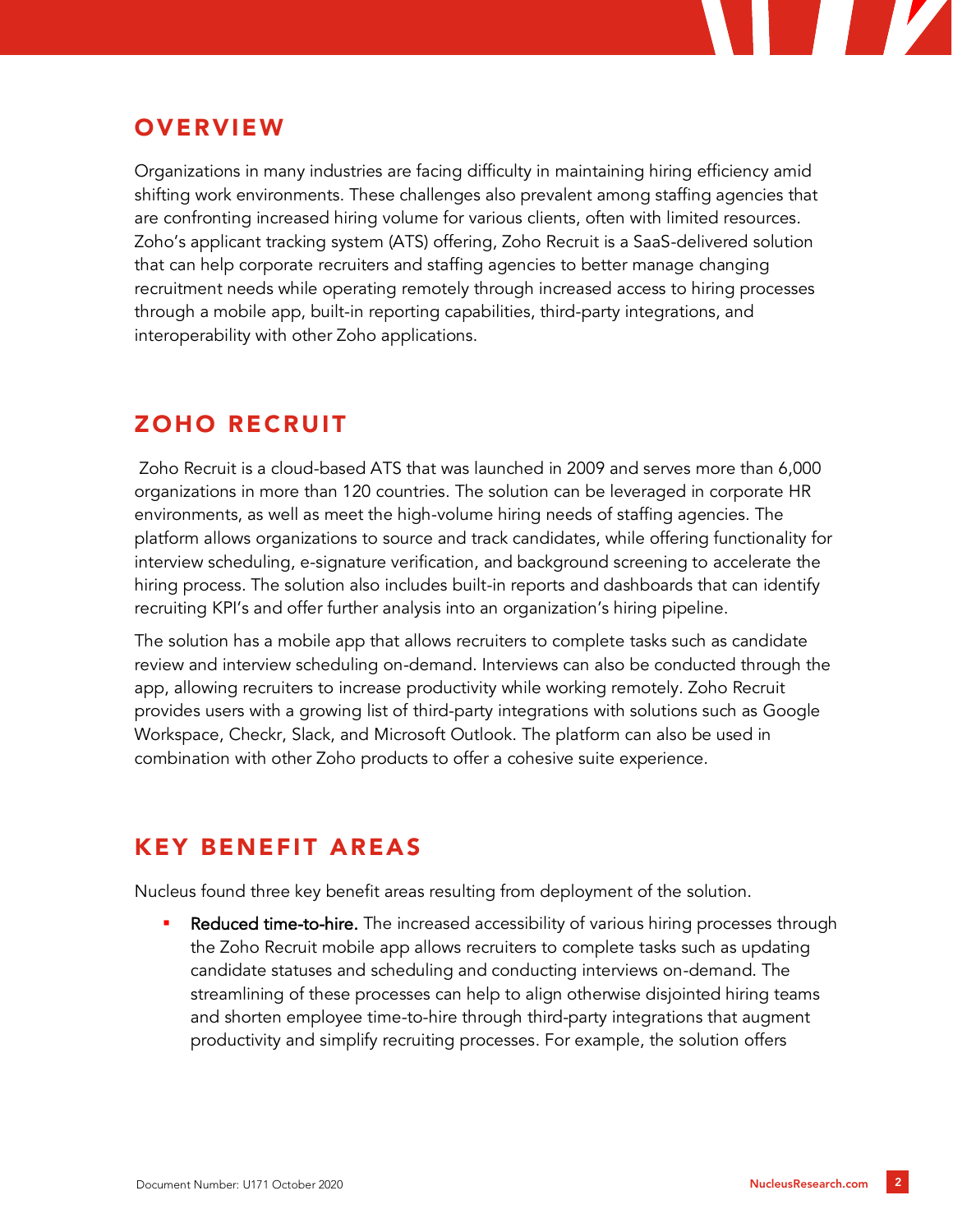integration with Checkr to streamline background checks and eliminate the time and costs associated with manually filling out and mailing background check forms.

Increased quality of slate. The solution offers advanced search capabilities with semantic matching that allows recruiters to search hiring pipelines using criteria outlined in a job description and

generate lists of suggested candidates that are organized by the percentage that each applicant's skills and qualifications match. Customizable reports can help to identify key performance indicators (KPIs) to further aid decision-making and allow organizations to track candidate metrics and resolve any inefficiencies in the hiring process that might be affecting the ability to attract quality applicants. Recruiting forecasting is also offered in-solution,

Continuous candidate engagement through the solution can significantly reduce drop-off rates.

which can offer insight into what kind of candidates should be nurtured. Interoperability of the solution with Zoho Analytics enables further analysis into job marketing return on investment (ROI) and the ability to compare data from other databases.

Reduced candidate drop-off. Zoho Recruit allows recruiters to instantly update candidates on their status in the hiring process as decisions are made and facilitates a better relationship with applicants, whether or not they move forward in the pipeline. This can significantly reduce candidate drop-off and contribute to maintained engagement throughout the employee lifecycle once a candidate is hired, subsequently reducing employee flight-risk.

#### CUSTOMER EXPERIENCE

#### IT SERVICES ORGANIZATION

This global technology services company has more than 9,000 employees across multiple headquarters. One particular location was conducting recruiting operations manually and wanted to undergo a digital transformation to keep up with hiring demand as it grew. The organization looked at other popular ATS solutions such as Greenhouse and Taleo but decided to choose Zoho Recruit due to its low cost and high level of customization capabilities when compared to others in the space. The company deployed Zoho Recruit 4